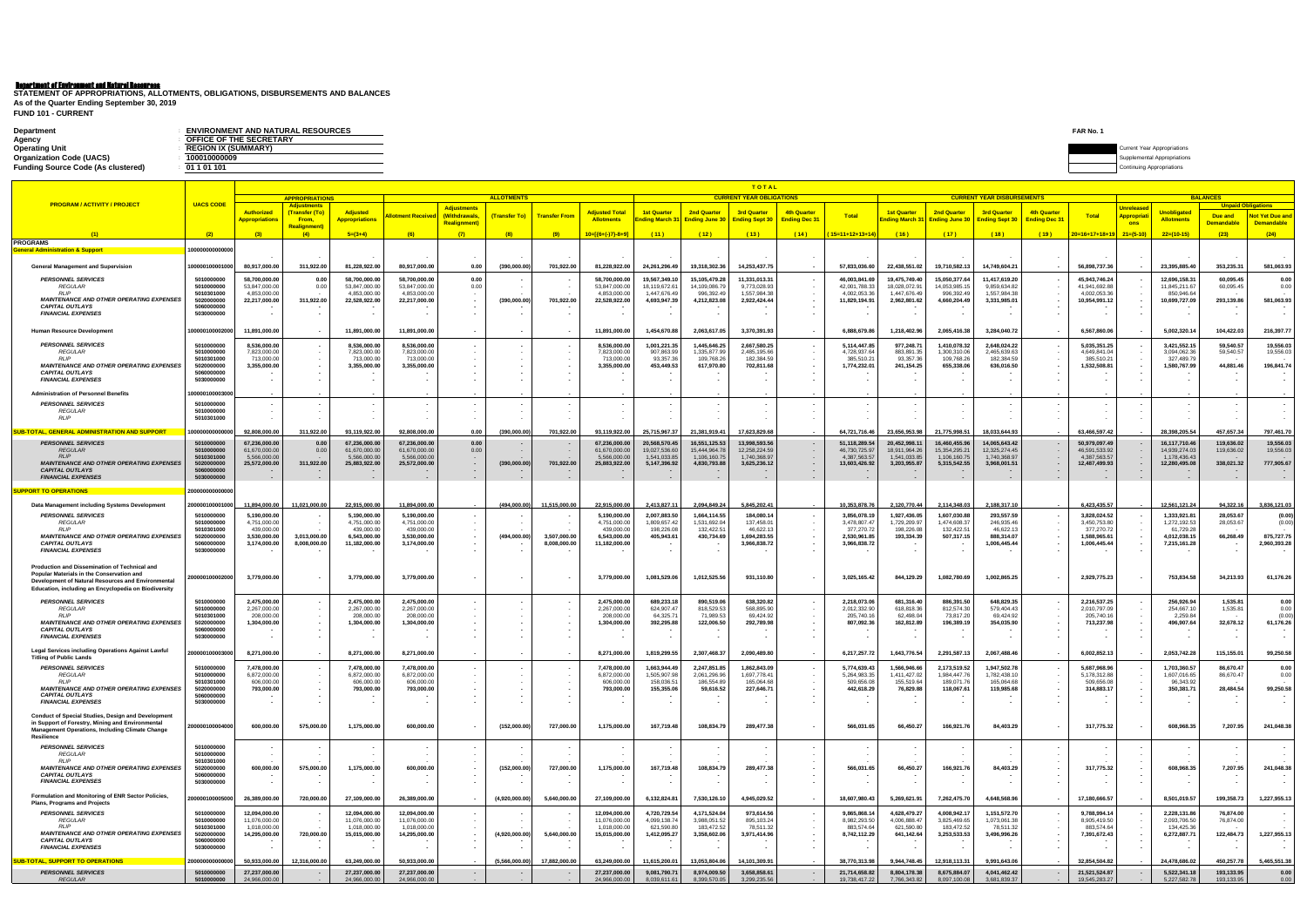| <b>Department</b>                         | <b>ENVIRONMENT AND NATURAL RESOURCES</b> | <b>FAR No.</b>                     |
|-------------------------------------------|------------------------------------------|------------------------------------|
| Agency                                    | OFFICE OF THE SECRETARY                  |                                    |
| <b>Operating Unit</b>                     | <b>REGION IX (SUMMARY)</b>               | <b>Current Year Appropriations</b> |
| <b>Organization Code (UACS)</b>           | 10001000000                              | ental Appropriations               |
| <b>Funding Source Code (As clustered)</b> | 01 1 01 101                              |                                    |
|                                           |                                          |                                    |

**FUND 101 - CURRENT STATEMENT OF APPROPRIATIONS, ALLOTMENTS, OBLIGATIONS, DISBURSEMENTS AND BALANCES As of the Quarter Ending September 30, 2019**

|                                                                                                                       |                                                    |                                              |                                     |                                               |                                               |                                     |                          |                              |                                                |                                |                                | TOTAL                                     |                                                      |                                             |                                |                                |                                           |                          |                                               |                                                      |                                             |                                              |                                        |
|-----------------------------------------------------------------------------------------------------------------------|----------------------------------------------------|----------------------------------------------|-------------------------------------|-----------------------------------------------|-----------------------------------------------|-------------------------------------|--------------------------|------------------------------|------------------------------------------------|--------------------------------|--------------------------------|-------------------------------------------|------------------------------------------------------|---------------------------------------------|--------------------------------|--------------------------------|-------------------------------------------|--------------------------|-----------------------------------------------|------------------------------------------------------|---------------------------------------------|----------------------------------------------|----------------------------------------|
| <b>PROGRAM / ACTIVITY / PROJECT</b>                                                                                   | <b>UACS CODE</b>                                   |                                              | <b>APPROPRIATIONS</b><br>Adjustment |                                               |                                               |                                     | <b>ALLOTMENTS</b>        |                              |                                                |                                |                                | <b>CURRENT YEAR OBLIGATIONS</b>           |                                                      |                                             |                                |                                | <b>CURRENT YEAR DISBURSEMENTS</b>         |                          |                                               |                                                      |                                             | <b>BALANCES</b><br><b>Unpaid Obligations</b> |                                        |
|                                                                                                                       |                                                    | <b>Authorized</b>                            | (Transfer (To)                      | <b>Adjusted</b>                               | <u>Ilotment Receive</u>                       | <b>Adjustments</b><br>(Withdrawals, | (Transfer To)            | <b>Transfer From</b>         | Adjusted Total                                 | <b>1st Quarter</b>             | <b>2nd Quarter</b>             | <b>3rd Quarter</b>                        | 4th Quarter                                          | <b>Total</b>                                | <u>1st Quarter</u>             | <b>2nd Quarter</b>             | <b>3rd Quarter</b>                        | <b>4th Quarter</b>       | Total                                         | <b>Jnrelease</b><br><mark>Appropria</mark>           | <u>Jnobligatec</u>                          | Due and                                      | <b>Not Yet Due and</b>                 |
|                                                                                                                       |                                                    | <b>\ppropriations</b>                        | From,<br>Realignment                | <b>Appropriations</b>                         |                                               | <b>Realignment</b> )                |                          |                              | <b>Allotments</b>                              | <u>:nding March</u>            | Ending June 30                 | <b>Ending Sept 30</b>                     | <b>Ending Dec 31</b>                                 |                                             | <b>nding March 31</b>          | <b>Ending June 30</b>          | <b>Ending Sept 30</b>                     | <b>Ending Dec 31</b>     |                                               | ons                                                  | <b>Allotments</b>                           | <b>Demandable</b>                            | <b>Demandable</b>                      |
|                                                                                                                       | (2)                                                | (3)                                          | (4)                                 | $5=(3+4)$                                     | (6)                                           | (7)                                 | (8)                      | (9)                          | 10=[{6+(-)7}-8+9]                              | (11)                           | (12)                           | (13)                                      | (14)                                                 | $15=11+12+13+1$                             | (16)                           | (17)                           | (18)                                      | (19)                     | 20=16+17+18+19                                | $21=(5-10)$                                          | $22=(10-15)$                                | (23)                                         | (24)                                   |
| <b>RLIP</b><br><b>MAINTENANCE AND OTHER OPERATING EXPENSES</b><br><b>CAPITAL OUTLAYS</b><br><b>FINANCIAL EXPENSES</b> | 5010301000<br>502000000<br>506000000<br>5030000000 | 2,271,000.0<br>20,522,000.00<br>3,174,000.00 | 4,308,000.00<br>8,008,000.00        | 2,271,000.0<br>24,830,000.00<br>11,182,000.00 | 2,271,000.00<br>20,522,000.00<br>3,174,000.00 |                                     | (5,566,000.00)<br>$\sim$ | 9.874.000.00<br>8,008,000.00 | 2,271,000.00<br>24.830.000.00<br>11,182,000.00 | 1,042,179.1<br>2,533,409.30    | 574,439.4<br>4,079,794.5       | 359,623.0<br>6,475,612.58<br>3,966,838.72 | $\sim$<br>$\sim$<br>$\sim$                           | 1,976,241.6<br>13,088,816.4<br>3,966,838.72 | 1,037,834.56<br>1,140,570.07   | 578,783.9<br>4,242,229.24      | 359,623.0<br>4,943,735.20<br>1,006,445.44 | . .                      | 1,976,241.60<br>10,326,534.51<br>1,006,445.44 | $\sim$<br>$\sim$                                     | 294,758.40<br>11,741,183.56<br>7,215,161.28 | 257,123.83                                   | (0.00)<br>2,505,158.10<br>2,960,393.28 |
| <u>PERATIONS</u>                                                                                                      | 0000000000000                                      |                                              |                                     |                                               |                                               |                                     |                          |                              |                                                |                                |                                |                                           |                                                      |                                             |                                |                                |                                           |                          |                                               |                                                      |                                             |                                              |                                        |
| <u>IATURAL RESOURCES SUSTAINABLY MANAGED</u>                                                                          |                                                    |                                              |                                     |                                               |                                               |                                     |                          |                              |                                                |                                |                                |                                           |                                                      |                                             |                                |                                |                                           |                          |                                               |                                                      |                                             |                                              |                                        |
|                                                                                                                       | 10000000000000                                     |                                              |                                     |                                               |                                               |                                     |                          |                              |                                                |                                |                                |                                           |                                                      |                                             |                                |                                |                                           |                          |                                               |                                                      |                                             |                                              |                                        |
| NATURAL RESOURCES ENFORCEMENT AND<br><b>REGULATORY PROGRAM</b>                                                        | 310100000000000                                    |                                              |                                     |                                               |                                               |                                     |                          |                              |                                                |                                |                                |                                           |                                                      |                                             |                                |                                |                                           |                          |                                               |                                                      |                                             |                                              |                                        |
| Natural Resources Management<br>Arrangement/Agreement and Permit Issuance                                             | 310100100001000                                    | 73,843,000.00                                |                                     | 73,843,000.00                                 | 73,843,000.00                                 |                                     | (8,013,000.00)           | 8,013,000.00                 | 73,843,000.00                                  | 13,648,843.01                  | 15,002,073.74                  | 20,688,134.70                             |                                                      | 49,339,051.45                               | 8,733,696.13                   | 15,470,857.53                  | 14,832,406.23                             |                          | 39,036,959.89                                 |                                                      | 24,503,948.55                               | 136,434.16                                   | 10,165,657.40                          |
| <b>PERSONNEL SERVICES</b><br>REGULAR                                                                                  | 5010000000<br>5010000000                           | 34,690,000.00<br>31,982,000.00               |                                     | 34,690,000.00<br>31,982,000.00                | 34,690,000.00<br>31,982,000.00                |                                     |                          |                              | 34,690,000.00<br>31,982,000.00                 | 6,900,111.49<br>6,348,837.67   | 8,685,479.95<br>8,079,732.02   | 5,410,096.56<br>4,902,914.83              | $\sim$                                               | 20,995,688.00<br>19,331,484.52              | 6,857,940.37<br>6,308,276.33   | 8,681,593.84<br>8,074,236.1    | 5,410,485.34<br>4,903,303.6               |                          | 20,950,019.55<br>19,285,816.07                |                                                      | 13,694,312.00<br>12,650,515.48              | 45,668.45<br>45,668.45                       | 0.00<br>0.00                           |
| RL IP<br><b>MAINTENANCE AND OTHER OPERATING EXPENSES</b>                                                              | 5010301000<br>5020000000                           | 2,708,000.00<br>34,783,000.00                |                                     | 2,708,000.0<br>34,783,000.00                  | 2,708,000.00<br>34,783,000.00                 |                                     | (8,013,000.00)           | 8,013,000.00                 | 2,708,000.00<br>34,783,000.00                  | 551,273.82<br>6,748,731.52     | 605,747.93<br>5,798,833.79     | 507,181.73<br>11,940,850.14               | $\sim$<br>$\sim$                                     | 1,664,203.48<br>24,488,415.45               | 549,664.04<br>1,875,755.76     | 607,357.7<br>6,375,295.83      | 507,181.73<br>8,737,688.75                |                          | 1,664,203.48<br>16,988,740.34                 |                                                      | 1,043,796.52<br>10,294,584.55               | 90,765.71                                    | 7,408,909.40                           |
| <b>CAPITAL OUTLAYS</b>                                                                                                | 5060000000                                         | 4,370,000.00                                 |                                     | 4,370,000.00                                  | 4,370,000.00                                  |                                     |                          |                              | 4,370,000.00                                   |                                | 517,760.00                     | 3,337,188.00                              | $\overline{\phantom{a}}$                             | 3,854,948.00                                |                                | 413,967.8                      | 684,232.14                                |                          | 1,098,200.00                                  |                                                      | 515,052.00                                  |                                              | 2,756,748.00                           |
| <b>FINANCIAL EXPENSES</b>                                                                                             | 5030000000                                         |                                              |                                     |                                               |                                               |                                     |                          |                              |                                                |                                |                                |                                           |                                                      |                                             |                                |                                |                                           |                          |                                               |                                                      |                                             |                                              |                                        |
| Operations against illegal environment and natural<br>resources activities                                            | 310100100002000                                    | 1,000,000.00                                 |                                     | 1,000,000.00                                  | 1,000,000.00                                  |                                     | (12,000.00)              | 12,000.00                    | 1,000,000.00                                   | 45,470.00                      | 145,700.1                      | 435,806.86                                |                                                      | 626,977.01                                  | 13,640.00                      | 164,131.00                     | 291,636.16                                |                          | 469,407.16                                    | . .                                                  | 373,022.99                                  | 31,723.40                                    | 125,846.45                             |
| <b>MAINTENANCE AND OTHER OPERATING EXPENSES</b><br><b>CAPITAL OUTLAYS</b>                                             | 5020000000<br>5060000000                           | 1,000,000.00                                 |                                     | 1,000,000.00                                  | 1,000,000.00                                  |                                     | (12,000.00)              | 12,000.00                    | 1,000,000.00                                   | 45,470.00                      | 145,700.1                      | 435,806.86                                | $\overline{\phantom{a}}$                             | 626,977.01                                  | 13,640.00                      | 164,131.00                     | 291,636.16                                |                          | 469,407.16                                    |                                                      | 373,022.99                                  | 31,723.40                                    | 125,846.45                             |
| <b>FINANCIAL EXPENSES</b>                                                                                             | 5030000000                                         |                                              |                                     |                                               |                                               |                                     |                          |                              |                                                |                                |                                |                                           |                                                      |                                             |                                |                                |                                           |                          |                                               |                                                      |                                             |                                              |                                        |
| TOTAL - NATURAL RESOURCES ENFORCEMENT AND<br><b>REGULATORY PROGRAM</b>                                                | 1010000000000                                      | 74,843,000.00                                |                                     | 74,843,000.00                                 | 74,843,000.00                                 |                                     | (8,025,000.00)           | 8,025,000.00                 | 74,843,000.00                                  | 13,694,313.0                   | 15, 147, 773.89                | 21, 123, 941.5                            | $\sim$                                               | 49,966,028.46                               | 8,747,336.13                   | 15,634,988.53                  | 15,124,042.39                             |                          | 39,506,367.05                                 |                                                      | 24,876,971.54                               | 168, 157.56                                  | 10,291,503.85                          |
| <b>PERSONNEL SERVICES</b>                                                                                             | 5010000000                                         | 34,690,000.00                                |                                     | 34,690,000.00                                 | 34,690,000.00                                 |                                     |                          |                              | 34,690,000.00                                  | 6,900,111.49                   | 8,685,479.9                    | 5,410,096.56                              | - 1                                                  | 20,995,688.00                               | 6,857,940.37                   | 8,681,593.84                   | 5,410,485.34                              |                          | 20,950,019.55                                 |                                                      | 13,694,312.00                               | 45,668.45                                    | 0.00                                   |
| <b>REGULAR</b><br>RIP                                                                                                 | 5010000000<br>5010301000                           | 31.982.000.00<br>2.708.000.00                |                                     | 31,982,000.00<br>2,708,000.00                 | 31.982.000.00<br>2,708,000.00                 |                                     |                          |                              | 31.982.000.00<br>2.708.000.00                  | 6.348.837.67<br>551,273.8      | 8,079,732.02<br>605,747.9      | 4,902,914.83<br>507,181.73                | $\sim$                                               | 19.331.484.52<br>1,664,203.48               | 6,308,276.33<br>549.664.04     | 8.074.236.1<br>607,357.7       | 4.903.303.6<br>507,181.73                 |                          | 19,285,816.07<br>1,664,203.48                 |                                                      | 12.650.515.48<br>1.043.796.52               | 45,668.45                                    | 0.00                                   |
| <b>MAINTENANCE AND OTHER OPERATING EXPENSES</b><br><b>CAPITAL OUTLAYS</b>                                             | 5020000000<br>506000000                            | 35,783,000.00                                |                                     | 35,783,000.00                                 | 35,783,000.00                                 |                                     | (8,025,000.00)           | 8,025,000.00                 | 35,783,000.00                                  | 6,794,201.52                   | 5,944,533.9                    | 12,376,657.00                             | $\sim$<br>$\sim$                                     | 25, 115, 392.46                             | 1,889,395.76                   | 6,539,426.83                   | 9,029,324.91<br>684,232.14                |                          | 17,458,147.50                                 |                                                      | 10,667,607.54                               | 122,489.11                                   | 7,534,755.85                           |
| <b>FINANCIAL EXPENSES</b>                                                                                             | 5030000000                                         | 4,370,000.00                                 |                                     | 4,370,000.00                                  | 4,370,000.00                                  |                                     |                          |                              | 4,370,000.00                                   |                                | 517,760.0                      | 3,337,188.00                              |                                                      | 3,854,948.00                                |                                | 413,967                        |                                           |                          | 1,098,200.00                                  |                                                      | 515,052.00                                  |                                              | 2,756,748.00                           |
| NATURAL RESOURCES CONSERVATION AND<br><b>DEVELOPMENT PROGRAM</b>                                                      | 310200000000000                                    |                                              |                                     |                                               |                                               |                                     |                          |                              |                                                |                                |                                |                                           |                                                      |                                             |                                |                                |                                           |                          |                                               |                                                      |                                             |                                              |                                        |
| <b>Protected Areas, Caves and Wetlands Development</b>                                                                | 310201000000000                                    |                                              |                                     |                                               |                                               |                                     |                          |                              |                                                |                                |                                |                                           |                                                      |                                             |                                |                                |                                           |                          |                                               |                                                      |                                             |                                              |                                        |
| and Management Sub-Program<br>Protected Areas Development and Management                                              | 310201100001000                                    | 82.634.000.00                                | 50.000.00                           | 82.684.000.00                                 | 82.634.000.00                                 |                                     | (221,000.00)             | 271,000.00                   | 82.684.000.00                                  | 12,941,716.12                  | 22,906,174.69                  | 22,716,115.71                             |                                                      | 58.564.006.52                               | 10,829,355.12                  | 22.817.546.51                  | 20,127,021.01                             |                          | 53,773,922.64                                 |                                                      | 24.119.993.48                               | 292,459.27                                   | 4,497,624.61                           |
| <b>PERSONNEL SERVICES</b>                                                                                             | 5010000000                                         | 61,499,000.00                                |                                     | 61,499,000.00                                 | 61,499,000.00                                 |                                     |                          |                              | 61,499,000.00                                  | 9,434,182.90                   | 20,444,658.9                   | 15,022,543.70                             | $\overline{\phantom{a}}$                             | 44,901,385.59                               | 9,274,268.43                   | 20,408,523.02                  | 15,048,423.06                             |                          | 44,731,214.51                                 |                                                      | 16,597,614.41                               | 170,171.08                                   | 0.00                                   |
| <b>REGULAR</b><br>RI IP                                                                                               | 5010000000                                         | 56,449,000.0                                 |                                     | 56,449,000.0                                  | 56,449,000.00                                 |                                     |                          |                              | 56,449,000.00                                  | 8,483,172.9                    | 18,599,912.1                   | 13,861,093.30                             | $\sim$                                               | 40,944,178.39                               | 8,474,868.42                   | 18,412,166.2                   | 13,886,972.66                             |                          | 40,774,007.31                                 |                                                      | 15,504,821.61                               | 170,171.08                                   | 0.00                                   |
| <b>MAINTENANCE AND OTHER OPERATING EXPENSES</b>                                                                       | 5010301000<br>5020000000                           | 5.050.000.00<br>21,135,000.00                | 50,000.00                           | 5,050,000.0<br>21,185,000.00                  | 5,050,000.00<br>21,135,000.00                 |                                     | (221,000.00)             | 271,000.00                   | 5.050.000.00<br>21,185,000.00                  | 951,009.9<br>3,507,533.22      | 1.844.746.8<br>2,461,515.70    | 1,161,450.40<br>7,693,572.01              | $\sim$<br>$\sim$                                     | 3,957,207.20<br>13,662,620.93               | 799,400.0<br>1,555,086.69      | 1,996,356.7<br>2,409,023.49    | 1,161,450.40<br>5,078,597.95              |                          | 3,957,207.20<br>9,042,708.13                  | $\overline{\phantom{a}}$                             | 1,092,792.80<br>7,522,379.07                | 122,288.19                                   | 4,497,624.61                           |
| <b>CAPITAL OUTLAYS</b><br><b>FINANCIAL EXPENSES</b>                                                                   | 5060000000<br>5030000000                           |                                              |                                     |                                               |                                               |                                     |                          |                              |                                                |                                |                                |                                           | $\sim$<br>$\sim$                                     |                                             |                                |                                |                                           |                          |                                               | $\overline{\phantom{a}}$                             |                                             |                                              |                                        |
|                                                                                                                       |                                                    |                                              |                                     |                                               |                                               |                                     |                          |                              |                                                |                                |                                |                                           |                                                      |                                             |                                |                                |                                           |                          |                                               |                                                      |                                             |                                              |                                        |
| <u> Wildlife Resources Conservation Sub-Program</u>                                                                   | 10202000000000                                     |                                              |                                     |                                               |                                               |                                     |                          |                              |                                                |                                |                                |                                           |                                                      |                                             |                                |                                |                                           |                          |                                               |                                                      |                                             |                                              |                                        |
| Protection and Conservation Wildlife                                                                                  | 31020210000100                                     | 3,340,000.0                                  |                                     | 3,340,000.0                                   | 3,340,000.0                                   |                                     | (32,000.00)              | 32,000.00                    | 3,340,000.00                                   | 506,055.12                     | 547,210.14                     | 970,950.95                                |                                                      | 2,024,216.21                                | 212,950.08                     | 521,850.7                      | 806,053.10                                |                          | 1,540,853.88                                  |                                                      | 1,315,783.79                                | 34,504.53                                    | 448,857.80                             |
| <b>MAINTENANCE AND OTHER OPERATING EXPENSES</b><br><b>CAPITAL OUTLAYS</b>                                             | 5020000000<br>5060000000                           | 3,340,000.00                                 |                                     | 3,340,000.00                                  | 3,340,000.00                                  |                                     | (32,000.00)              | 32,000.00                    | 3,340,000.00                                   | 506,055.12                     | 547,210.14                     | 970,950.95                                | $\overline{\phantom{a}}$<br>$\overline{\phantom{a}}$ | 2,024,216.21                                | 212,950.08                     | 521,850.7                      | 806,053.10                                |                          | 1,540,853.88                                  | . .                                                  | 1,315,783.79                                | 34,504.53                                    | 448,857.80                             |
| <b>FINANCIAL EXPENSES</b>                                                                                             | 5030000000                                         |                                              |                                     |                                               |                                               |                                     |                          |                              |                                                |                                |                                |                                           |                                                      |                                             |                                |                                |                                           |                          |                                               |                                                      |                                             |                                              |                                        |
| <b>Coastal and Marine Ecosystems Rehabilitation Sub-</b><br><b>Program</b>                                            | 1020300000000                                      |                                              |                                     |                                               |                                               |                                     |                          |                              |                                                |                                |                                |                                           |                                                      |                                             |                                |                                |                                           |                          |                                               |                                                      |                                             |                                              |                                        |
| Management of Coastal and Marine Resources/Areas                                                                      | 10203100001000                                     | 16,939,000.00                                | 420,000.00                          | 17,359,000.00                                 | 16,939,000.00                                 |                                     | (566, 560.00)            | 986,560.00                   | 17,359,000.00                                  | 1,823,815.22                   | 2,756,909.23                   | 5,004,903.61                              |                                                      | 9,585,628.06                                | 852,857.57                     | 2,946,907.73                   | 3,487,254.13                              |                          | 7,287,019.43                                  |                                                      | 7,773,371.94                                | 80,799.09                                    | 2,217,809.54                           |
| <b>MAINTENANCE AND OTHER OPERATING EXPENSES</b>                                                                       | 20000000                                           | 6,289,000.00                                 | 420,000.0                           | 16,709,000.0                                  | 6,289,000.0                                   |                                     | (566,560.00              |                              | 16,709,000.00                                  | 1,823,815.22                   | 2,663,109.23                   | 4,823,213.61                              |                                                      | 9,310,138.0                                 | 852,857.57                     | 2,858,132.73                   | 3,376,427.8                               |                          | 7,087,418.18                                  |                                                      | 7,398,861.9                                 | 80,799.0                                     | 2,141,920.79                           |
| <b>CAPITAL OUTLAYS</b><br><b>FINANCIAL EXPENSES</b>                                                                   | 5060000000<br>5030000000                           | 650,000.00                                   |                                     | 650,000.00                                    | 650,000.00                                    |                                     |                          |                              | 650,000.00                                     |                                | 93,800.00                      | 181,690.00                                | $\sim$                                               | 275,490.00                                  |                                | 88,775.00                      | 110,826.25                                |                          | 199,601.25                                    |                                                      | 374,510.00                                  |                                              | 75,888.75                              |
| <b>SUB- TOTAL - Coastal and Marine Ecosystems</b>                                                                     | 31020300000000                                     | 16,939,000.00                                | 420,000.00                          | 17,359,000.00                                 | 16,939,000.00                                 |                                     | (566, 560.00)            | 986,560.00                   | 17,359,000.00                                  | 1,823,815.22                   | 2,756,909.23                   | 5,004,903.61                              | $\sim$                                               | 9,585,628.06                                | 852,857.57                     | 2,946,907.73                   | 3,487,254.13                              |                          | 7,287,019.43                                  |                                                      | 7,773,371.94                                | 80,799.09                                    | 2,217,809.54                           |
| <b>Rehabilitation Sub-Program</b>                                                                                     |                                                    |                                              |                                     |                                               |                                               |                                     |                          |                              |                                                |                                |                                |                                           |                                                      |                                             |                                |                                |                                           |                          |                                               |                                                      |                                             |                                              |                                        |
| <b>MAINTENANCE AND OTHER OPERATING EXPENSES</b><br><b>CAPITAL OUTLAYS</b><br><b>FINANCIAL EXPENSES</b>                | 5020000000<br>5060000000<br>5030000000             | 16,289,000.00<br>650,000.00                  | 420,000.00<br>$\sim$ $-$            | 16,709,000.00<br>650,000.00                   | 16,289,000.00<br>650,000.00                   |                                     | (566, 560.00)<br>$\sim$  | 986,560.00                   | 16,709,000.00<br>650,000.00                    | 1,823,815.22                   | 2,663,109.23<br>93,800.00      | 4,823,213.61<br>181,690.00                | $\sim$<br>$\sim$<br>$\sim$                           | 9,310,138.06<br>275,490.00                  | 852,857.57                     | 2,858,132.73<br>88,775.00      | 3,376,427.88<br>110,826.25                | $\overline{\phantom{a}}$ | 7,087,418.18<br>199,601.25                    | $\sim$                                               | 7,398,861.94<br>374,510.00                  | 80,799.09<br>$\sim$                          | 2,141,920.79<br>75,888.75              |
|                                                                                                                       |                                                    |                                              |                                     |                                               |                                               |                                     |                          |                              |                                                |                                |                                |                                           |                                                      |                                             |                                |                                |                                           |                          |                                               |                                                      |                                             |                                              |                                        |
| <b>Land Management Sub-Program</b>                                                                                    | 31020400000000                                     |                                              |                                     |                                               |                                               |                                     |                          |                              |                                                |                                |                                |                                           |                                                      |                                             |                                |                                |                                           |                          |                                               |                                                      |                                             |                                              |                                        |
| Land Survey, Disposition and Records Managemen<br><b>PERSONNEL SERVICES</b>                                           | 10204100001000<br>5010000000                       | 118,379,000.00<br>103,408,000.00             | 1,200,000.00                        | 119,579,000.00<br>103,408,000.00              | 118,379,000.00<br>103,408,000.00              |                                     | (1,903,000.00)           | 3,103,000.00                 | 119,579,000.00<br>103,408,000.00               | 19,758,171.69<br>17,020,714.03 | 31,851,687.19<br>29,942,571.45 | 26,593,825.57<br>22,894,074.24            |                                                      | 78,203,684.45<br>69,857,359.72              | 17,932,727.05<br>16,875,915.55 | 32,302,639.12<br>29,836,354.48 | 25,582,532.63<br>23,036,046.74            |                          | 75,817,898.80<br>69,748,316.77                |                                                      | 41,375,315.55<br>33,550,640.28              | 381,302.31                                   | 2,004,483.34<br>0.00                   |
| REGULAR                                                                                                               | 5010000000                                         | 94,916,000.00                                |                                     | 94,916,000.00                                 | 94,916,000.00                                 |                                     | . .                      |                              | 94,916,000.00                                  | 14,991,150.96                  | 27,567,420.1                   | 21,135,931.32                             | $\sim$<br>$\sim$                                     | 63,694,502.46                               | 14,846,352.48                  | 27,461,203.2                   | 21,277,903.82                             |                          | 63,585,459.51                                 |                                                      | 31,221,497.54                               | 109,042.95<br>109,042.95                     | 0.00                                   |
| <b>RLIP</b><br><b>MAINTENANCE AND OTHER OPERATING EXPENSES</b>                                                        | 5010301000<br>5020000000                           | 8,492,000.00<br>14,971,000.00                | 1,200,000.00                        | 8,492,000.00<br>16,171,000.00                 | 8,492,000.00<br>14,971,000.00                 |                                     | (1,903,000.00)           | 3,103,000.00                 | 8,492,000.00<br>16,171,000.00                  | 2,029,563.0<br>2,737,457.66    | 2,375,151.27<br>1,909,115.74   | 1,758,142.92<br>3,699,751.33              | $\sim$<br>$\sim$                                     | 6,162,857.26<br>8,346,324.73                | 2,029,563.07<br>1,056,811.50   | 2,375,151.2<br>2,466,284.64    | 1,758,142.92<br>2,546,485.89              |                          | 6,162,857.26<br>6,069,582.03                  | $\overline{\phantom{a}}$                             | 2,329,142.74<br>7,824,675.27                | 272,259.36                                   | 2,004,483.34                           |
| <b>CAPITAL OUTLAYS</b><br><b>FINANCIAL EXPENSES</b>                                                                   | 5060000000<br>5030000000                           |                                              |                                     |                                               |                                               |                                     | $\sim$                   |                              |                                                |                                | $\overline{\phantom{a}}$       |                                           | $\sim$<br>$\sim$                                     |                                             |                                |                                |                                           |                          |                                               | $\overline{\phantom{a}}$<br>$\overline{\phantom{a}}$ |                                             | . .                                          |                                        |
|                                                                                                                       |                                                    |                                              |                                     |                                               |                                               |                                     |                          |                              |                                                |                                |                                |                                           |                                                      |                                             |                                |                                |                                           |                          |                                               |                                                      |                                             |                                              |                                        |
| For the Requirements of the Comprehensive Agrarian<br>Reform Program                                                  | 10204100002000                                     | 3,731,000.00                                 | 9,540,554.00                        | 13,271,554.00                                 | 3,731,000.00                                  |                                     | (6,934,837.00)           | 16,475,391.00                | 13,271,554.00                                  | 947,007.76                     | 6,719,511.96                   | 3,393,607.16                              | $\overline{\phantom{a}}$                             | 11,060,126.88                               | 828,886.22                     | 2,544,678.75                   | 3,010,645.14                              |                          | 6,384,210.11                                  |                                                      | 2,211,427.12                                | 178,853.29                                   | 4,497,063.48                           |
| <b>PERSONNEL SERVICES</b><br>REGULAR                                                                                  | 5010000000<br>5010000000                           | 3,731,000.00<br>3,731,000.00                 |                                     | 3,731,000.00<br>3,731,000.00                  | 3,731,000.00<br>3,731,000.00                  |                                     |                          |                              | 3,731,000.00<br>3,731,000.00                   | 795,254.92<br>795,254.92       | 899,255.52<br>899,255.52       | 732,769.21<br>732,769.21                  | $\sim$<br>$\sim$                                     | 2,427,279.65<br>2,427,279.65                | 718,178.04<br>718,178.04       | 975.711.45<br>975,711.45       | 727,264.97<br>727,264.97                  |                          | 2,421,154.46<br>2,421,154.46                  |                                                      | 1,303,720.35<br>1,303,720.35                | 6,125.19<br>6,125.19                         | (0.00)<br>(0.00)                       |
| <b>RIIP</b><br><b>MAINTENANCE AND OTHER OPERATING EXPENSES</b>                                                        | 5010301000<br>5020000000                           |                                              | 9,540,554.00                        | 9,540,554.00                                  |                                               |                                     | (6,934,837.00)           | 16,475,391.00                | 9,540,554.00                                   | 151,752.84                     | 5,820,256.44                   | 2,660,837.95                              | $\sim$<br>$\sim$                                     | 8,632,847.23                                | 110,708.18                     | 1,568,967.30                   | 2,283,380.17                              |                          | 3,963,055.65                                  | $\overline{\phantom{a}}$                             | 907,706.77                                  | 172,728.10                                   | 4,497,063.48                           |
| <b>CAPITAL OUTLAYS</b><br><b>FINANCIAL EXPENSES</b>                                                                   | 5060000000<br>5030000000                           |                                              |                                     |                                               |                                               |                                     |                          |                              |                                                |                                |                                |                                           | $\sim$                                               |                                             |                                |                                |                                           |                          |                                               | $\overline{\phantom{a}}$                             |                                             |                                              |                                        |
|                                                                                                                       |                                                    |                                              |                                     |                                               |                                               |                                     |                          |                              |                                                |                                |                                |                                           |                                                      |                                             |                                |                                |                                           |                          |                                               |                                                      |                                             |                                              |                                        |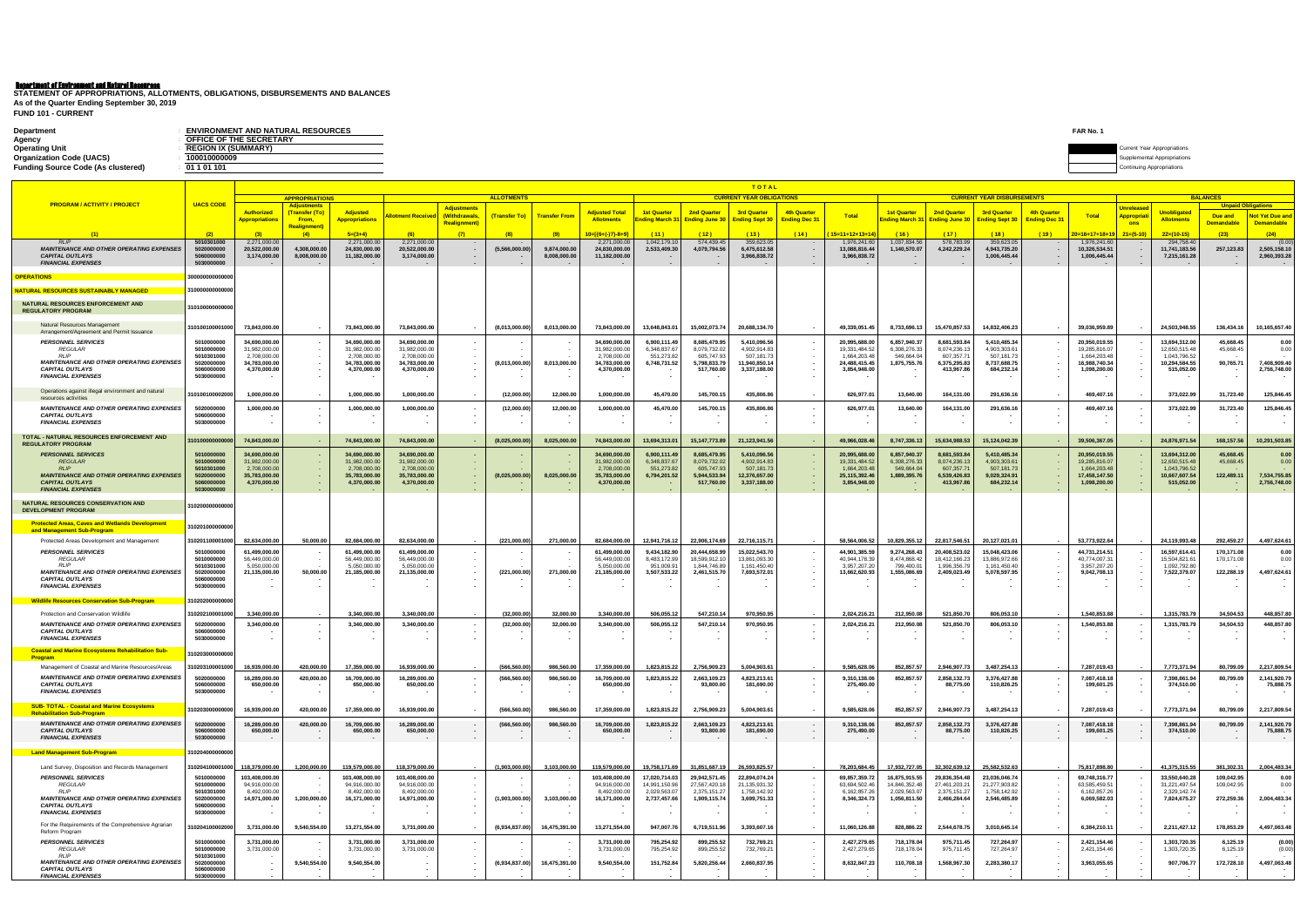| <b>ENVIRONMENT AND NATURAL RESOURCES</b><br>FAR No.<br><b>Department</b> |                                    |
|--------------------------------------------------------------------------|------------------------------------|
| OFFICE OF THE SECRETARY<br>Agency                                        |                                    |
| <b>Operating Unit</b><br><b>REGION IX (SUMMARY)</b>                      | <b>Current Year Appropriations</b> |
| <b>Organization Code (UACS)</b><br>100010000009                          | emental Appropriations             |
| <b>Funding Source Code (As clustered)</b><br>01 1 01 101                 | ำuing Appropriations               |

**FUND 101 - CURRENT STATEMENT OF APPROPRIATIONS, ALLOTMENTS, OBLIGATIONS, DISBURSEMENTS AND BALANCES As of the Quarter Ending September 30, 2019**

|                                                                                        | <b>TOTAL</b>             |                                  |                                             |                                  |                                  |                                    |                   |                             |                                  |                                |                                   |                                 |                  |                                  |                                |                                |                                   |                     |                                  |                                                      |                                  |                              |                                 |
|----------------------------------------------------------------------------------------|--------------------------|----------------------------------|---------------------------------------------|----------------------------------|----------------------------------|------------------------------------|-------------------|-----------------------------|----------------------------------|--------------------------------|-----------------------------------|---------------------------------|------------------|----------------------------------|--------------------------------|--------------------------------|-----------------------------------|---------------------|----------------------------------|------------------------------------------------------|----------------------------------|------------------------------|---------------------------------|
| <b>PROGRAM / ACTIVITY / PROJECT</b>                                                    | <b>UACS CODE</b>         |                                  | <b>APPROPRIATIONS</b><br><b>Adjustments</b> |                                  |                                  |                                    | <b>ALLOTMENTS</b> |                             |                                  |                                |                                   | <b>CURRENT YEAR OBLIGATIONS</b> |                  |                                  |                                |                                | <b>CURRENT YEAR DISBURSEMENTS</b> |                     |                                  |                                                      |                                  | <b>BALANCES</b>              | <b>Unpaid Obligations</b>       |
|                                                                                        |                          | <b>Authorized</b>                | (Transfer (To)                              | <b>Adjusted</b>                  | <u>llotment Receive</u>          | <b>Adjustments</b><br>(Withdrawals | (Transfer To)     | <b>Transfer Fron</b>        | Adiusted Total                   | <b>1st Quarter</b>             | <b>2nd Quarter</b>                | <b>3rd Quarter</b>              | 4th Quarter      | <b>Total</b>                     | <u>1st Quarter</u>             | <b>2nd Quarter</b>             | <b>3rd Quarter</b>                | 4th Quarter         | <b>Total</b>                     | <b>Jnrelease</b><br><u>Appropriat</u>                | <u>Unobligated</u>               | Due and                      | <b>Not Yet Due and</b>          |
|                                                                                        |                          | ppropriations)                   | <b>From</b><br>Realignment                  | <b>Appropriations</b>            |                                  | Realignment                        |                   |                             | <b>Allotments</b>                | nding March 3                  | <b>Ending June 30</b>             | <b>Ending Sept 3</b>            | Ending Dec 31    |                                  | nding March 31                 | <b>Ending June 30</b>          | Ending Sept 30                    | <b>Ending Dec 3</b> |                                  | ons                                                  | <b>Allotments</b>                | <b>Demandable</b>            | <b>Demandable</b>               |
|                                                                                        | (2)                      | (3)                              | (4)                                         | $5=(3+4)$                        | (6)                              | (7)                                | (8)               | (9)                         | <mark>10=[{6+(-)7}-8+9]</mark>   | (11)                           | (12)                              | (13)                            | (14)             | <u>(15=11+12+13+14</u>           | (16)                           | (17)                           | (18)                              | (19)                | 20=16+17+18+19                   | $21=(5-10)$                                          | $22=(10-15)$                     | (23)                         | (24)                            |
| Program Beneficiaries Development                                                      | 1020410000200            |                                  | 9,353,000.00                                | 9,353,000.00                     |                                  |                                    | 6,934,837.00      | 16,287,837.00               | 9,353,000.00                     | 113,691.84                     | 5,783,146.44                      | 2,599,414.87                    |                  | 8,496,253.15                     | 78,810.04                      | 1,528,044.4                    | 2,242,552.09                      |                     | 3,849,406.57                     |                                                      | 856,746.85                       | 164,188.10                   | 4,482,658.48                    |
| <b>PERSONNEL SERVICES</b>                                                              | 5010000000               |                                  |                                             |                                  |                                  |                                    |                   |                             |                                  |                                |                                   |                                 |                  |                                  |                                |                                |                                   |                     |                                  |                                                      |                                  |                              |                                 |
| <b>REGULAR</b><br><b>RLIP</b>                                                          | 5010000000<br>5010301000 |                                  |                                             |                                  |                                  |                                    |                   |                             |                                  |                                |                                   |                                 |                  |                                  |                                |                                |                                   |                     |                                  |                                                      |                                  |                              |                                 |
| <b>MAINTENANCE AND OTHER OPERATING EXPENSES</b><br><b>CAPITAL OUTLAYS</b>              | 5020000000<br>5060000000 |                                  | 9,353,000.00                                | 9,353,000.00                     |                                  |                                    | (6,934,837.00)    | 16,287,837.00               | 9,353,000.00                     | 113,691.84                     | 5,783,146.44                      | 2,599,414.87                    |                  | 8,496,253.15                     | 78,810.04                      | 1,528,044.44                   | 2,242,552.09                      |                     | 3,849,406.57                     | $\overline{\phantom{a}}$                             | 856,746.85                       | 164,188.10                   | 4,482,658.48                    |
| <b>FINANCIAL EXPENSES</b>                                                              | 5030000000               |                                  |                                             |                                  |                                  |                                    |                   |                             |                                  |                                |                                   |                                 |                  |                                  |                                |                                |                                   |                     |                                  | $\overline{\phantom{a}}$                             |                                  |                              |                                 |
| Land Surveys and Disposition                                                           | 102041000020             | 3,731,000.00                     | 187,554.00                                  | 3,918,554.00                     | 3,731,000.00                     |                                    |                   | 187,554.00                  | 3,918,554.00                     | 833,315.92                     | 936,365.52                        | 794,192.29                      |                  | 2,563,873.73                     | 750,076.18                     | 1,016,634.3                    | 768,093.05                        |                     | 2,534,803.54                     |                                                      | 1,354,680.27                     | 14,665.19                    | 14,405.00                       |
| <b>PERSONNEL SERVICES</b>                                                              | 5010000000               | 3,731,000.00                     |                                             | 3,731,000.00                     | 3,731,000.00                     |                                    |                   |                             | 3,731,000.00                     | 795,254.92                     | 899,255.52                        | 732,769.21                      |                  | 2,427,279.6                      | 718,178.04                     | 975,711.4                      | 727,264.97                        |                     | 2,421,154.46                     |                                                      | 1,303,720.35                     | 6,125.19                     | (0.00)                          |
| <b>REGULAR</b><br><b>RLIP</b>                                                          | 5010000000<br>5010301000 | 3,731,000.00                     |                                             | 3,731,000.00                     | 3,731,000.00                     |                                    |                   |                             | 3,731,000.00                     | 795,254.92                     | 899,255.52                        | 732,769.21                      |                  | 2,427,279.65                     | 718,178.04                     | 975,711.45                     | 727,264.97                        |                     | 2,421,154.46                     |                                                      | 1,303,720.35                     | 6,125.19                     | (0.00)                          |
| <b>MAINTENANCE AND OTHER OPERATING EXPENSES</b>                                        | 5020000000<br>5060000000 |                                  | 187,554.00                                  | 187,554.00                       |                                  |                                    |                   | 187,554.00                  | 187,554.00                       | 38,061.00                      | 37,110.00                         | 61,423.08                       |                  | 136,594.08                       | 31,898.14                      | 40,922.86                      | 40,828.08                         |                     | 113,649.08                       |                                                      | 50,959.92                        | 8,540.00                     | 14,405.00                       |
| <b>CAPITAL OUTLAYS</b><br><b>FINANCIAL EXPENSES</b>                                    | 5030000000               |                                  |                                             |                                  |                                  |                                    |                   |                             |                                  |                                |                                   |                                 |                  |                                  |                                |                                |                                   |                     |                                  | . .                                                  |                                  |                              |                                 |
| <b>SUB TOTAL - Land Management Sub-Program</b>                                         | 102040000000             | 122,110,000.00                   | 10,740,554.00                               | 132,850,554.00                   | 122,110,000.00                   |                                    | (8,837,837.00)    | 19,578,391.00               | 132.850.554.00                   | 20,705,179.45                  | 38,571,199.15                     | 29,987,432.7                    |                  | 89,263,811.33                    | 18,761,613.27                  | 34.847.317.87                  | 28,593,177.77                     |                     | 82,202,108.91                    |                                                      | 43,586,742.67                    | 560,155.60                   | 6,501,546.82                    |
| <b>PERSONNEL SERVICES</b>                                                              | 5010000000               | 107,139,000.0                    |                                             | 107,139,000.00                   | 107,139,000.00                   |                                    |                   |                             | 107,139,000.00                   | 17,815,968.9                   | 30,841,826.97                     | 23,626,843.4                    | $\sim$           | 72,284,639.3                     | 17,594,093.59                  | 30,812,065.9                   | 23,763,311.71                     |                     | 72,169,471.23                    |                                                      | 34,854,360.63                    | 115,168.14                   | 0.00                            |
| <b>REGULAR</b><br><b>RLIP</b>                                                          | 5010000000<br>5010301000 | 98,647,000.00<br>8,492,000.00    |                                             | 98,647,000.00<br>8,492,000.00    | 98,647,000.00<br>8,492,000.00    |                                    |                   |                             | 98,647,000.00<br>8,492,000.00    | 15,786,405.88<br>2,029,563.0   | 28,466,675.70<br>2,375,151.27     | 21,868,700.5<br>1,758,142.92    |                  | 66, 121, 782.1<br>6,162,857.26   | 15,564,530.52<br>2,029,563.07  | 28,436,914.66<br>2,375,151.2   | 22,005,168.79<br>1,758,142.92     |                     | 66,006,613.97<br>6,162,857.26    |                                                      | 32,525,217.89<br>2,329,142.74    | 115,168.14                   | 0.00                            |
| <b>MAINTENANCE AND OTHER OPERATING EXPENSES</b>                                        | 5020000000               | 14,971,000.00                    | 10,740,554.00                               | 25,711,554.00                    | 14,971,000.00                    |                                    | (8,837,837.00)    | 19,578,391.00               | 25,711,554.00                    | 2,889,210.50                   | 7,729,372.18                      | 6,360,589.28                    |                  | 16,979,171.96                    | 1,167,519.68                   | 4,035,251.9                    | 4,829,866.06                      |                     | 10,032,637.68                    | $\blacksquare$                                       | 8,732,382.04                     | 444,987.46                   | 6,501,546.82                    |
| <b>CAPITAL OUTLAYS</b><br><b>FINANCIAL EXPENSES</b>                                    | 5060000000<br>5030000000 |                                  |                                             |                                  | $\sim$                           |                                    |                   |                             |                                  |                                |                                   |                                 |                  |                                  |                                |                                |                                   |                     |                                  | $\blacksquare$<br>$\sim$                             |                                  |                              |                                 |
| <u>Forest and Watershed Management Sub-Program_</u>                                    | 1020500000000            |                                  |                                             |                                  |                                  |                                    |                   |                             |                                  |                                |                                   |                                 |                  |                                  |                                |                                |                                   |                     |                                  |                                                      |                                  |                              |                                 |
| Forest Development, Rehabilitation and Maintenance                                     |                          |                                  |                                             |                                  |                                  |                                    |                   |                             |                                  |                                |                                   |                                 |                  |                                  |                                |                                |                                   |                     |                                  |                                                      |                                  |                              |                                 |
| and Protection                                                                         | 10205100001000           | 343,055,000.00                   | 3,700,000.00                                | 346,755,000.00                   | 343,055,000.00                   |                                    | (2,590,000.00)    | 6,290,000.00                | 346,755,000.00                   | 38,474,715.19                  | 136,996,409.80                    | 122,962,958.25                  |                  | 298,434,083.24                   | 28,004,669.77                  | 54,842,649.50                  | 92,099,875.80                     |                     | 174,947,195.07                   |                                                      | 48,320,916.76                    | 1,541,754.54                 | 121,945,133.63                  |
| <b>PERSONNEL SERVICES</b>                                                              | 5010000000               | 18,212,000.00                    |                                             | 118,212,000.00                   | 118,212,000.00                   |                                    |                   |                             | 118,212,000.00                   | 23,608,410.47                  | 33,531,392.0                      | 27,367,535.5                    |                  | 84,507,337.99                    | 23,341,218.39                  | 33,754,631.9                   | 27,264,682.63                     |                     | 84,360,532.97                    |                                                      | 33,704,662.01                    | 53,022.83                    | 93,782.19                       |
| <b>REGULAR</b><br>RLIP                                                                 | 5010000000<br>5010301000 | 108,531,000.00<br>9,681,000.00   |                                             | 108,531,000.00<br>9,681,000.0    | 108,531,000.00<br>9,681,000.00   |                                    |                   |                             | 108,531,000.00<br>9,681,000.0    | 21,733,623.1<br>1,874,787.     | 31,221,559.5<br>2,309,832.4       | 24,442,751.7<br>2,924,783.8     |                  | 77,397,934.3<br>7,109,403.6      | 21,466,431.0<br>1,874,787.36   | 31,444,799.4<br>2,309,832.4    | 24,339,898.83<br>2,924,783.80     |                     | 77,251,129.34<br>7,109,403.63    |                                                      | 31,133,065.64<br>2,571,596.37    | 53,022.83                    | 93,782.19                       |
| <b>MAINTENANCE AND OTHER OPERATING EXPENSES</b><br><b>CAPITAL OUTLAYS</b>              | 5020000000<br>506000000  | 58,358,000.00<br>166,485,000.00  | 3,700,000.00                                | 62,058,000.00<br>166,485,000.00  | 58,358,000.00<br>166,485,000.00  |                                    | (2,590,000.00)    | 6,290,000.00                | 62,058,000.0<br>166,485,000.00   | 14,866,304.7                   | 9,642,017.79<br>93,823,000.00     | 24,643,731.7<br>70,951,691.00   | $\sim$<br>$\sim$ | 49, 152, 054.2<br>164,774,691.00 | 4,663,451.38                   | 15,705,535.4<br>5,382,482.1    | 12,087,103.84<br>52,748,089.33    |                     | 32,456,090.63<br>58,130,571.47   | $\sim$                                               | 12,905,945.75<br>1,710,309.00    | 503,731.71<br>985,000.00     | 16,192,231.91<br>105,659,119.53 |
| <b>FINANCIAL EXPENSES</b>                                                              | 5030000000               |                                  |                                             |                                  |                                  |                                    |                   |                             |                                  |                                |                                   |                                 | $\sim$           |                                  |                                |                                |                                   |                     |                                  | . .                                                  |                                  |                              |                                 |
| Soil Conservation and Watershed Management                                             | 310205100002000          | 67,410,000.00                    | 290,810.00                                  | 67,700,810.00                    | 67,410,000.00                    |                                    | (20,000.00)       | 310,810.00                  | 67,700,810.00                    | 1,185,339.22                   | 662,447.26                        | 49,992,427.7                    |                  | 51,840,214.25                    | 474,249.08                     | 1,043,746.66                   | 8,424,342.66                      |                     | 9,942,338.40                     | $\sim$                                               | 15,860,595.75                    | 575,141.64                   | 41,322,734.21                   |
| including River Basin and Management and                                               |                          |                                  |                                             |                                  |                                  |                                    |                   |                             |                                  |                                |                                   |                                 |                  |                                  |                                |                                |                                   |                     |                                  |                                                      |                                  |                              |                                 |
| <b>PERSONNEL SERVICES</b><br><b>REGULAR</b>                                            | 5010000000<br>5010000000 |                                  |                                             |                                  |                                  |                                    |                   |                             |                                  |                                |                                   |                                 |                  |                                  |                                |                                |                                   |                     |                                  |                                                      |                                  |                              |                                 |
| RLIP<br><b>MAINTENANCE AND OTHER OPERATING EXPENSES</b>                                | 5010301000<br>502000000  |                                  |                                             |                                  |                                  |                                    |                   |                             |                                  |                                |                                   |                                 |                  |                                  |                                |                                |                                   |                     |                                  |                                                      |                                  |                              |                                 |
| <b>CAPITAL OUTLAYS</b>                                                                 | 506000000                | 7,020,000.00<br>60,390,000.00    | 290,810.00                                  | 7,020,000.00<br>60,680,810.00    | 7,020,000.00<br>60,390,000.00    |                                    | (20,000.00)       | 20,000.00<br>290,810.00     | 7,020,000.00<br>60,680,810.00    | 1,185,339.22                   | 662,447.26                        | 1,802,718.3<br>48, 189, 709. 4  | $\sim$<br>$\sim$ | 3,650,504.81<br>48,189,709.44    | 474,249.08                     | 1,043,746.66                   | 1,195,886.24<br>7,228,456.42      |                     | 2,713,881.98<br>7,228,456.42     | $\overline{\phantom{a}}$<br>$\overline{\phantom{a}}$ | 3,369,495.19<br>12,491,100.56    | 216,772.62<br>358,369.02     | 719,850.21<br>40,602,884.00     |
| <b>FINANCIAL EXPENSES</b>                                                              | 5030000000               |                                  |                                             |                                  |                                  |                                    |                   |                             |                                  |                                |                                   |                                 | $\sim$           |                                  |                                |                                |                                   |                     |                                  | $\sim$                                               |                                  |                              |                                 |
| <b>SUB TOTAL - Forest and Watershed Management Sub-</b>                                | 1020500000000            | 410,465,000.00                   | 3,990,810.00                                | 414,455,810.00                   | 410,465,000.00                   |                                    | (2,610,000.00)    | 6,600,810.00                | 414,455,810.00                   | 39,660,054.41                  | 137,658,857.06                    | 172,955,386.02                  |                  | 350,274,297.49                   | 28,478,918.85                  | 55,886,396.1                   | 100,524,218.46                    |                     | 184,889,533.47                   |                                                      | 64, 181, 512. 51                 | 2,116,896.18                 | 163,267,867.84                  |
| Program<br><b>PERSONNEL SERVICES</b>                                                   | 5010000000               | 18,212,000.00                    |                                             | 118,212,000.00                   | 118,212,000.00                   |                                    |                   |                             | 118,212,000.00                   | 23,608,410.4                   | 33,531,392.0                      | 27,367,535.5                    | $\sim$           | 84,507,337.9                     | 23,341,218.39                  | 33,754,631.9                   | 27,264,682.63                     |                     | 84,360,532.97                    |                                                      | 33,704,662.01                    | 53,022.83                    | 93,782.19                       |
| <b>REGULAR</b>                                                                         | 5010000000               | 108,531,000.0                    |                                             | 108,531,000.00                   | 108,531,000.00                   |                                    |                   |                             | 108,531,000.00                   | 21,733,623.1                   | 31,221,559.5                      | 24,442,751.7                    | $\sim$           | 77,397,934.3                     | 21,466,431.0                   | 31,444,799.4                   | 24,339,898.83                     |                     | 77,251,129.34                    |                                                      | 31,133,065.64                    | 53,022.83                    | 93,782.19                       |
| RLP<br><b>MAINTENANCE AND OTHER OPERATING EXPENSES</b>                                 | 5010301000<br>5020000000 | 9.681.000.00<br>65,378,000.00    | 3,700,000.00                                | 9.681.000.00<br>69,078,000.00    | 9.681.000.00<br>65,378,000.00    |                                    | (2,610,000.00)    | 6.310.000.00                | 9.681.000.0<br>69,078,000.00     | 1.874.787.3<br>16,051,643.94   | 2,309,832.4<br>10,304,465.05      | 2,924,783.8<br>26,446,450.07    | $\sim$           | 7.109.403.6<br>52,802,559.00     | 1.874.787.36<br>5,137,700.46   | 2.309.832.4<br>16,749,282.0    | 2,924,783.80<br>13,282,990.08     |                     | 7.109.403.63<br>35,169,972.61    | $\sim$                                               | 2,571,596.37<br>16,275,440.94    | 720,504.33                   | 16,912,082.12                   |
| <b>CAPITAL OUTLAYS</b><br><b>FINANCIAL EXPENSES</b>                                    | 5060000000               | 226,875,000.00                   | 290,810.00                                  | 227,165,810.00                   | 226,875,000.00                   |                                    |                   | 290,810.00                  | 227,165,810.00                   |                                | 93,823,000.00                     | 119,141,400.44                  | $\sim$           | 212,964,400.44                   |                                | 5,382,482.1                    | 59,976,545.75                     |                     | 65,359,027.89                    | $\overline{\phantom{a}}$                             | 14,201,409.56                    | 1,343,369.02                 | 146,262,003.53                  |
|                                                                                        | 5030000000               |                                  |                                             |                                  |                                  | $\sim$ 30                          |                   |                             |                                  |                                |                                   |                                 |                  |                                  |                                |                                |                                   |                     |                                  | $\overline{\phantom{a}}$                             |                                  |                              |                                 |
| <b>TOTAL - NATURAL RESOURCES CONSERVATION AND</b><br><b>DEVELOPMENT PROGRAM</b>        | 10200000000              | 635,488,000.0                    | 15,201,364.0                                | 650,689,364.00                   | 635,488,000.00                   |                                    | (12,267,397.00    | 27,468,761.00               | 650,689,364.00                   | 75,636,820.32                  | 202,440,350.27                    | 231,634,789.0                   |                  | 509,711,959.6                    | 59,135,694.89                  | 117,020,018.9                  | 153,537,724.47                    |                     | 329,693,438.33                   |                                                      | 140,977,404.39                   | 3,084,814.67                 | 176,933,706.61                  |
| <b>PERSONNEL SERVICES</b>                                                              | 5010000000               | 286,850,000.0                    |                                             | 286,850,000.00                   | 286,850,000.00                   |                                    |                   |                             | 286,850,000.00                   | 50,858,562.3                   | 84,817,877.9                      | 66,016,922.6                    |                  | 201,693,362.95                   | 50,209,580.4                   | 84,975,220.9                   | 66,076,417.40                     |                     | 201,261,218.7                    |                                                      | 85,156,637.05                    | 338,362.0                    | 93,782.19                       |
| <b>REGULAR</b><br><b>RLIP</b>                                                          | 501000000<br>5010301000  | 263,627,000.0<br>23,223,000.0    |                                             | 263,627,000.0<br>23,223,000.00   | 263,627,000.00<br>23,223,000.00  |                                    |                   |                             | 263,627,000.0<br>23,223,000.0    | 46,003,201.<br>4.855.360.3     | 78,288,147.3<br>6,529,730.63      | 60,172,545.5<br>5.844.377.1     |                  | 184,463,894.8<br>17,229,468.09   | 45,505,829.9<br>4.703.750.44   | 78,293,880.<br>6.681.340.5     | 60,232,040.28<br>5.844.377.12     |                     | 184,031,750.62<br>17,229,468.09  |                                                      | 79, 163, 105. 14<br>5.993.531.91 | 338,362.05                   | 93,782.19                       |
| <b>MAINTENANCE AND OTHER OPERATING EXPENSES</b>                                        | 5020000000               | 121.113.000.00                   | 14.910.554.00                               | 136.023.554.00                   | 121.113.000.00                   |                                    | (12 267 397 00)   | 27.177.951.00               | 136,023,554.00                   | 24.778.258.00                  | 23.705.672.30                     | 46.294.775.92                   |                  | 94,778,706.22                    | 8.926.114.48                   | 26.573.540.93                  | 27.373.935.07                     |                     | 62.873.590.48                    |                                                      | 41.244.847.78                    | 1.403.083.60                 | 30.502.032.14                   |
| <b>CAPITAL OUTLAYS</b><br><b>FINANCIAL EXPENSES</b>                                    | 5060000000<br>5030000000 | 227,525,000.00                   | 290,810.00                                  | 227,815,810.00                   | 227,525,000.00                   |                                    |                   | 290,810.00                  | 227,815,810.00                   |                                | 93,916,800.00                     | 119,323,090.44                  | $\sim$           | 213,239,890.44                   |                                | 5,471,257.14                   | 60,087,372.00                     |                     | 65,558,629.14                    |                                                      | 14,575,919.56                    | 1,343,369.02                 | 146,337,892.28                  |
|                                                                                        |                          |                                  |                                             |                                  |                                  |                                    |                   |                             |                                  |                                |                                   |                                 |                  |                                  |                                |                                |                                   |                     |                                  |                                                      |                                  |                              |                                 |
| TOTAL - NATURAL RESOURCES SUSTAINABLY MANAGED                                          | 000000000                | 710,331,000.00                   | 15,201,364.00                               | 725,532,364.00                   | 710,331,000.00                   |                                    | (20, 292, 397.00) | 35,493,761.00               | 725,532,364.00                   | 89,331,133.33                  | 217,588,124.16                    | 252,758,730.5                   |                  | 559,677,988.06                   | 67,883,031.02                  | 132,655,007.5                  | 168,661,766.86                    |                     | 369,199,805.37                   |                                                      | 165,854,375.94                   | 3,252,972.23                 | 187,225,210.46                  |
| <b>PERSONNEL SERVICES</b>                                                              | 5010000000               | 321,540,000.00                   |                                             | 321,540,000.00                   | 321,540,000.00                   |                                    |                   |                             | 321,540,000.00                   | 57,758,673.81                  | 93,503,357.92                     | 71,427,019.22                   |                  | 222,689,050.95                   | 57,067,520.78                  | 93,656,814.74                  | 71,486,902.74                     |                     | 222,211,238.26                   |                                                      | 98,850,949.05                    | 384,030.50                   | 93,782.19                       |
| <b>REGULAR</b><br><b>RLIP</b>                                                          | 5010000000<br>5010301000 | 295,609,000.00<br>25,931,000.00  |                                             | 295,609,000.00<br>25,931,000.00  | 295,609,000.00<br>25,931,000.00  |                                    |                   |                             | 295,609,000.00<br>25,931,000.00  | 52,352,039.65<br>5,406,634.16  | 86, 367, 879. 36<br>7,135,478.56  | 65,075,460.37<br>6,351,558.85   |                  | 203,795,379.38<br>18,893,671.57  | 51,814,106.30<br>5,253,414.48  | 86,368,116.50<br>7,288,698.24  | 65, 135, 343.89<br>6,351,558.85   |                     | 203,317,566.69<br>18,893,671.57  |                                                      | 91,813,620.62<br>7,037,328.43    | 384,030.50                   | 93,782.19                       |
| <b>MAINTENANCE AND OTHER OPERATING EXPENSES</b><br><b>CAPITAL OUTLAYS</b>              | 5020000000<br>5060000000 | 156,896,000.00<br>231,895,000.00 | 14,910,554.00<br>290,810.00                 | 171,806,554.00<br>232,185,810.00 | 156,896,000.00<br>231,895,000.00 |                                    | (20, 292, 397.00) | 35,202,951.00<br>290,810.00 | 171,806,554.00<br>232,185,810.00 | 31,572,459.52                  | 29,650,206.24<br>94,434,560.00    | 58,671,432.92<br>122,660,278.44 | $\sim$           | 119,894,098.68<br>217,094,838.44 | 10,815,510.24                  | 33,112,967.76<br>5,885,225.00  | 36,403,259.98<br>60,771,604.14    |                     | 80,331,737.98<br>66,656,829.14   |                                                      | 51,912,455.32<br>15,090,971.56   | 1,525,572.71<br>1,343,369.02 | 38,036,787.99<br>149,094,640.28 |
| <b>FINANCIAL EXPENSES</b>                                                              | 5030000000               |                                  |                                             |                                  |                                  |                                    |                   |                             |                                  |                                |                                   |                                 |                  |                                  |                                |                                |                                   |                     |                                  |                                                      |                                  |                              |                                 |
|                                                                                        |                          |                                  |                                             |                                  |                                  |                                    |                   |                             |                                  |                                |                                   |                                 |                  |                                  |                                |                                |                                   |                     |                                  |                                                      |                                  |                              |                                 |
| <b>ADAPTIVE CAPACITIES OF HUMAN COMMUNITIES AND</b><br><b>NATURAL SYSTEMS IMPROVED</b> | 32000000000000           |                                  |                                             |                                  |                                  |                                    |                   |                             |                                  |                                |                                   |                                 |                  |                                  |                                |                                |                                   |                     |                                  |                                                      |                                  |                              |                                 |
|                                                                                        |                          |                                  |                                             |                                  |                                  |                                    |                   |                             |                                  |                                |                                   |                                 |                  |                                  |                                |                                |                                   |                     |                                  |                                                      |                                  |                              |                                 |
| <b>ENVIRONMENTAL AND NATURAL RESOURCES</b><br><b>RESILIENCY PROGRAM</b>                | 32030000000000           |                                  |                                             |                                  |                                  |                                    |                   |                             |                                  |                                |                                   |                                 |                  |                                  |                                |                                |                                   |                     |                                  |                                                      |                                  |                              |                                 |
| <b>Natural Resources Assessment</b>                                                    | 320300100001000          | 1,500,000.00                     | 0.00                                        | 1.500.000.00                     | 1.500.000.00                     | 0.00                               | (1,268,000.00)    | 1.268.000.00                | 1.500.000.00                     |                                | 168,730.80                        | 782,353.64                      |                  | 951,084.44                       |                                | 46,470.80                      | 549,390.94                        |                     | 595.861.74                       |                                                      | 548,915.56                       |                              | 355,222.70                      |
| <b>MAINTENANCE AND OTHER OPERATING EXPENSES</b>                                        | 5020000000               | 1,500,000.00                     | 0.00                                        | 1,500,000.00                     | 1,500,000.00                     | 0.00                               | (1,268,000.00)    | 1,268,000.00                | 1,500,000.00                     |                                | 168,730.80                        | 782,353.64                      |                  | 951,084.44                       |                                | 46,470.80                      | 549,390.94                        |                     | 595,861.74                       |                                                      | 548,915.56                       |                              | 355,222.70                      |
| <b>CAPITAL OUTLAYS</b>                                                                 | 5060000000               |                                  |                                             |                                  |                                  |                                    |                   |                             |                                  |                                |                                   |                                 |                  |                                  | $\sim$                         |                                |                                   |                     |                                  |                                                      |                                  |                              |                                 |
| <b>FINANCIAL EXPENSES</b>                                                              | 5030000000               |                                  |                                             |                                  |                                  |                                    |                   |                             |                                  |                                |                                   |                                 |                  |                                  |                                |                                |                                   |                     |                                  | $\overline{\phantom{a}}$                             |                                  |                              |                                 |
| <b>SUB-TOTAL, OPERATIONS</b>                                                           |                          | 711,831,000.00                   | 15,201,364.00                               | 727,032,364.00                   | 711,831,000.00                   | 0.00                               | (21,560,397.00)   | 36,761,761.00               | 727,032,364.00                   | 89,331,133.33                  | 217,756,854.96                    | 253,541,084.22                  |                  | 560,629,072.50                   | 67,883,031.02                  | 132,701,478.30                 | 169,211,157.80                    |                     | 369,795,667.11                   |                                                      | 166,403,291.50                   | 3,252,972.23                 | 187,580,433.16                  |
| <b>PERSONNEL SERVICES</b><br><i>REGULAR</i>                                            | 5010000000<br>5010000000 | 321,540,000.00<br>295,609,000.00 |                                             | 321,540,000.00<br>295,609,000.00 | 321,540,000.00<br>295,609,000.00 |                                    |                   |                             | 321,540,000.00<br>295,609,000.00 | 57,758,673.81<br>52,352,039.65 | 93,503,357.92<br>86, 367, 879. 36 | 71,427,019.22<br>65,075,460.37  |                  | 222,689,050.95<br>203,795,379.38 | 57,067,520.78<br>51,814,106.30 | 93,656,814.74<br>86,368,116.50 | 71,486,902.74<br>65, 135, 343.89  |                     | 222,211,238.26<br>203,317,566.69 |                                                      | 98,850,949.05<br>91,813,620.62   | 384,030.50<br>384,030.50     | 93,782.19<br>93,782.19          |